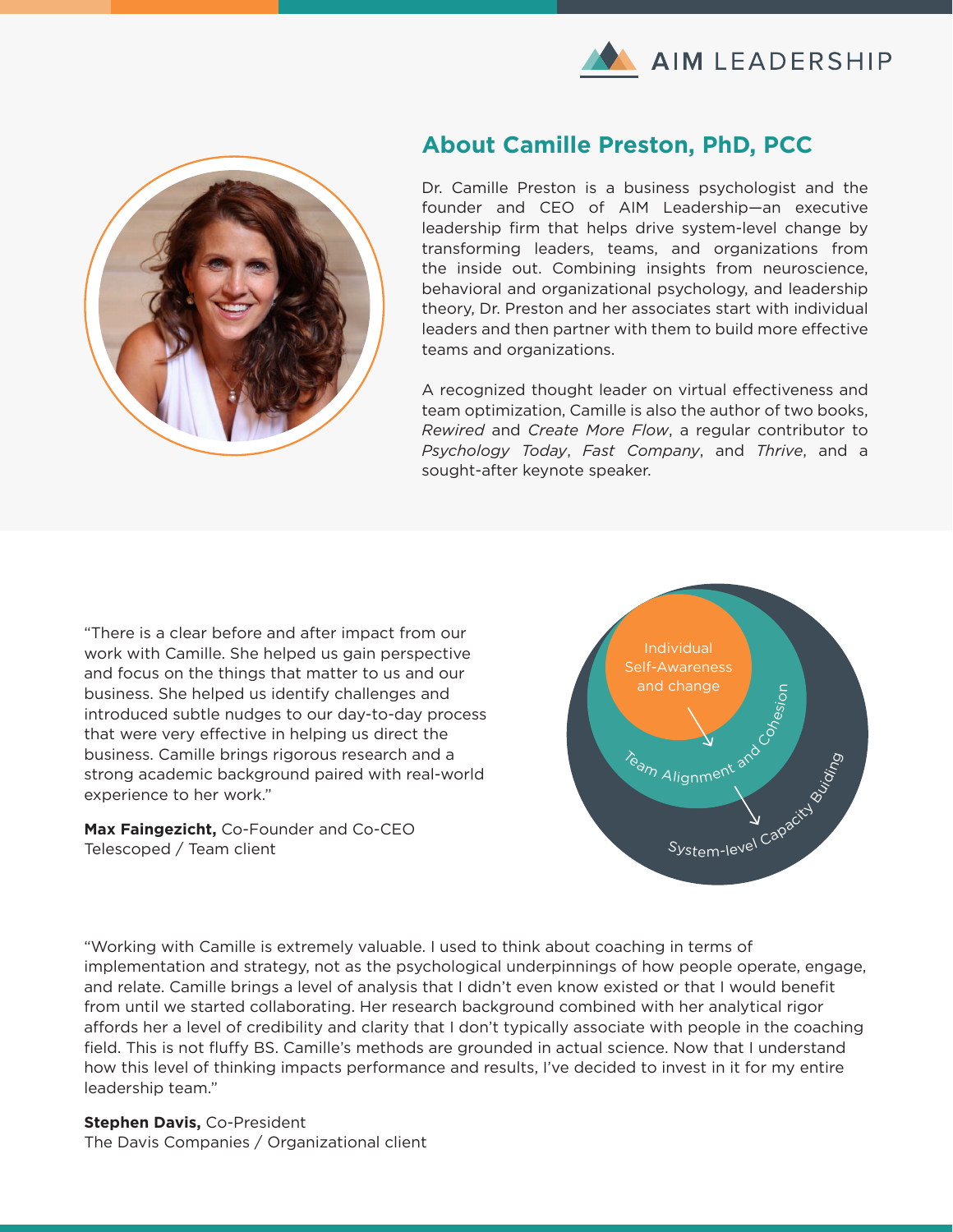# **Driving Accelerated Growth in the Workplace**

Developing individuals, teams, and organizations to be more agile, better manage complexity, and build capacity.



Trusted Advisement Strategic Partnering Business Psychology

Leaders must balance the urgency of today's challenges with planning and preparing for the future.

#### **AIM's individual approach includes:**

- Conversations focused on leadership development, strategic thinking, and business psychology
- Proprietary AIM Assessments and more than 20 other assessments
- Strategic prioritization and alignment



Capacity Building Change Management Accelerated Growth

Teams need to build resilience, agility, and trust to thrive.

#### **AIM's team approach includes:**

- AIM Leadership's individual approach +
- Capacity-building exercises to identify priorities, align values, and amplify impact on teams
- Facilitated dialogues to help identify and fix team breakdowns and rebuild trust



Facilitation Keynotes Retreats and Events Organizational Assessments

Understanding the larger system is essential to adapt, scale, and diversify in today's changing workplace.

### **AIM's organizational approach includes:**

- Programs and courses, including the AIM Leadership Deep Dive Program
- Assessments to understand the system, map priorities, and identify key levers for change
- Alignment of key stakeholders (e.g., cultivating a shared language)
- System-level change

"AIM Leadership's Deep Dive program is highly effective. In just one hour per week, Camille creates an exceptionally intimate and connected experience that enables every leader to bring their full self to the conversation. Camille introduces new concepts, holds a mirror up so each participant can reflect on their actions, and then helps each leader adopt alternative strategies to be even more effective and successful at work."

**Polly Pearson,** Senior VP Sharon Merrill Investor Relations / AIM Deep Dive participant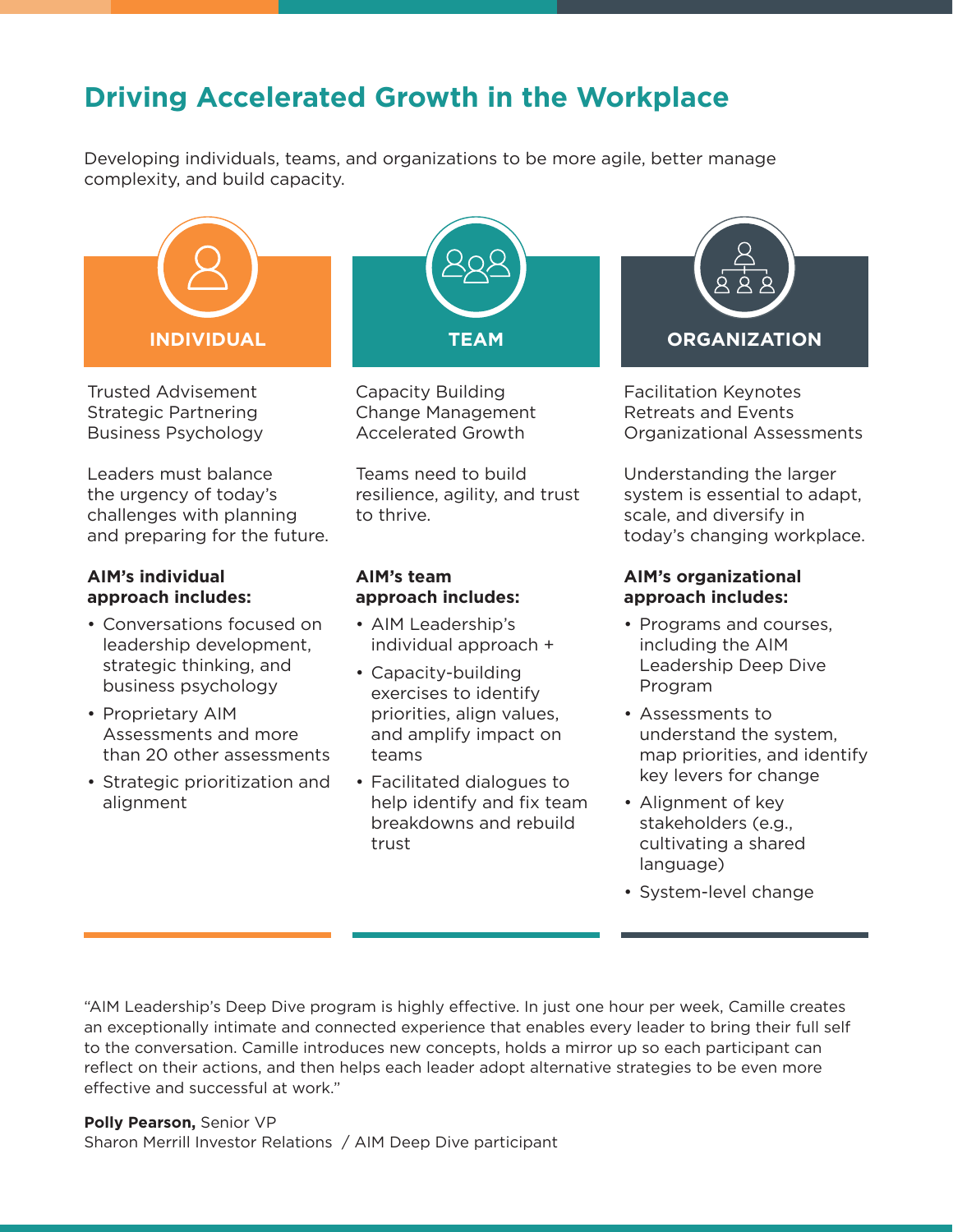## **AIM Leadership's Process**

The pandemic accelerated workplace change, impacting how we engage, learn, and lead. Cultivating an agile, resilient mindset is essential to reskilling and upskilling, rethinking collaborations, and promoting workplace wellbeing. Here is how AIM Leadership's process can help you:



#### **AWARENESS**

- Open up through AIM Leadership's Proprietary Intake
- Prioritize with AIM's Assessment
- Understand blindspots through feedback and assessment
- Integrate feedback, assessments, and goals
- Generate focus to accelerate growth

#### **ACTIVATION**

- Prioritize and align growth upward
- Generate metrics
- Build capacity (psychology of leadership)

#### **AGILITY BUILDING**

- Turn ideas into action
- Expand capacity
- Anticipate breakdowns/barriers

#### **ACCOUNTABILITY**

- Sustain change
- Build systemic support
- Align forward

#### **INTEGRATION/ACCELERATION**

- Assess impact
- Reflect and review impact of the engagement
- Identify future growth opportunities
- Celebrate and re-engage

"Camille is so much more than just a coach. She brings a relentless focus on the whole person, and that approach has improved all aspects of my life."

**Stephanie Bauer Marshall, CEO and Founder** M3 Advisors / Coaching client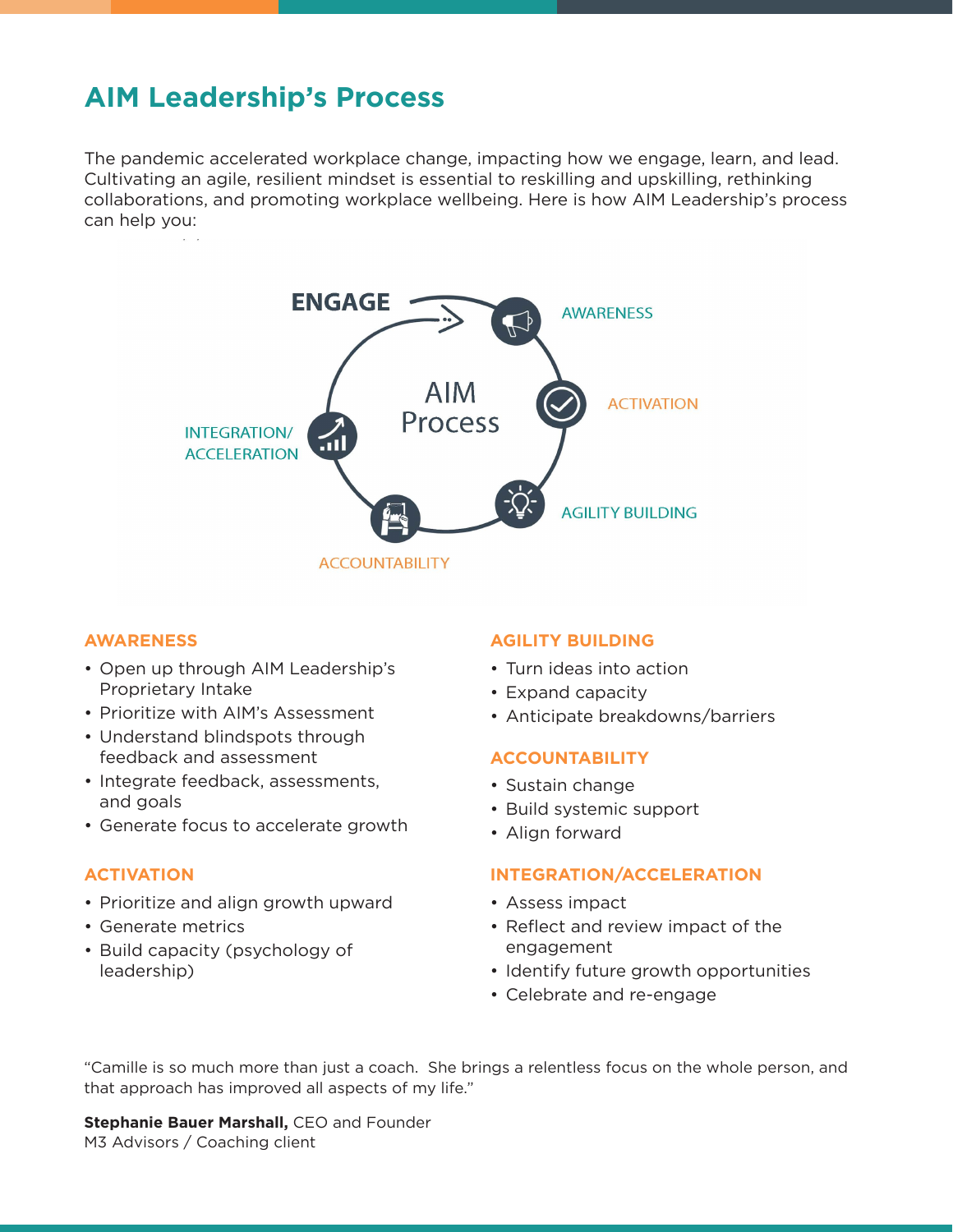## **Camille's Di!erentiators**

- As a PhD-trained psychologist, she understands human development, the challenges of behavioral change, the neuroscience of peak performance, and how these things impact leadership development.
- As a strategic partner with VC and PE firms, she has a lens of perspective on investor and board dynamics, delivering results and the metrics of success.
- As an executive coach, she has supported leaders around the globe and across sectors.
- As a trainer, she has led large-scale change initiatives at organizations in sectors ranging from technology and finance to healthcare and the media.
- As a speaker, she has delivered keynotes to 100+ companies, including Google, Brown Advisors, GE, GM, Novartis, Wellington, Fidelity, and Capital One.
- As a thought leader, she has published two books and is a regular contributor to publications such as *Fast Company*, *Forbes*, *Fortune*, and *Psychology Today*.
- As a change agent, she helps leaders and teams restructure and scale their enterprises while achieving new levels of clarity, trust, and alignment.
- As a person, Camille walks her talk; her commitment to live in alignment with her counsel creates a synergy that delivers results.

## **AIM Leadership's Impact**

- Optimizing individuals to be more effective amid change by building bandwidth management and tapping into the neuroscience of peak performance;
- Expanding leaders' capacity to drive their own growth and support the growth of their team members;
- Creating a safe space for confidential conversations and perspective sharing;
- Helping executives and leaders develop priority maps to optimize their performance and pursue personal and professional goals;
- . Collaborating with HR leaders to fulfill organizational mandates and help facilitate the delivery of in-house, external, or blended curricula;
- Launching training and coaching programs that offer the content and systems needed to make high potentials, senior managers, and leaders more agile.

"This program has completely exceeded my expectations. The program content and format are consistently creating 'aha moments' that make me look at both personal and business situations in a different way. Camille invests in the individual."

**Lynne Barish,** Director of Operations Red Oak Sourcing / AIM Deep Dive participant